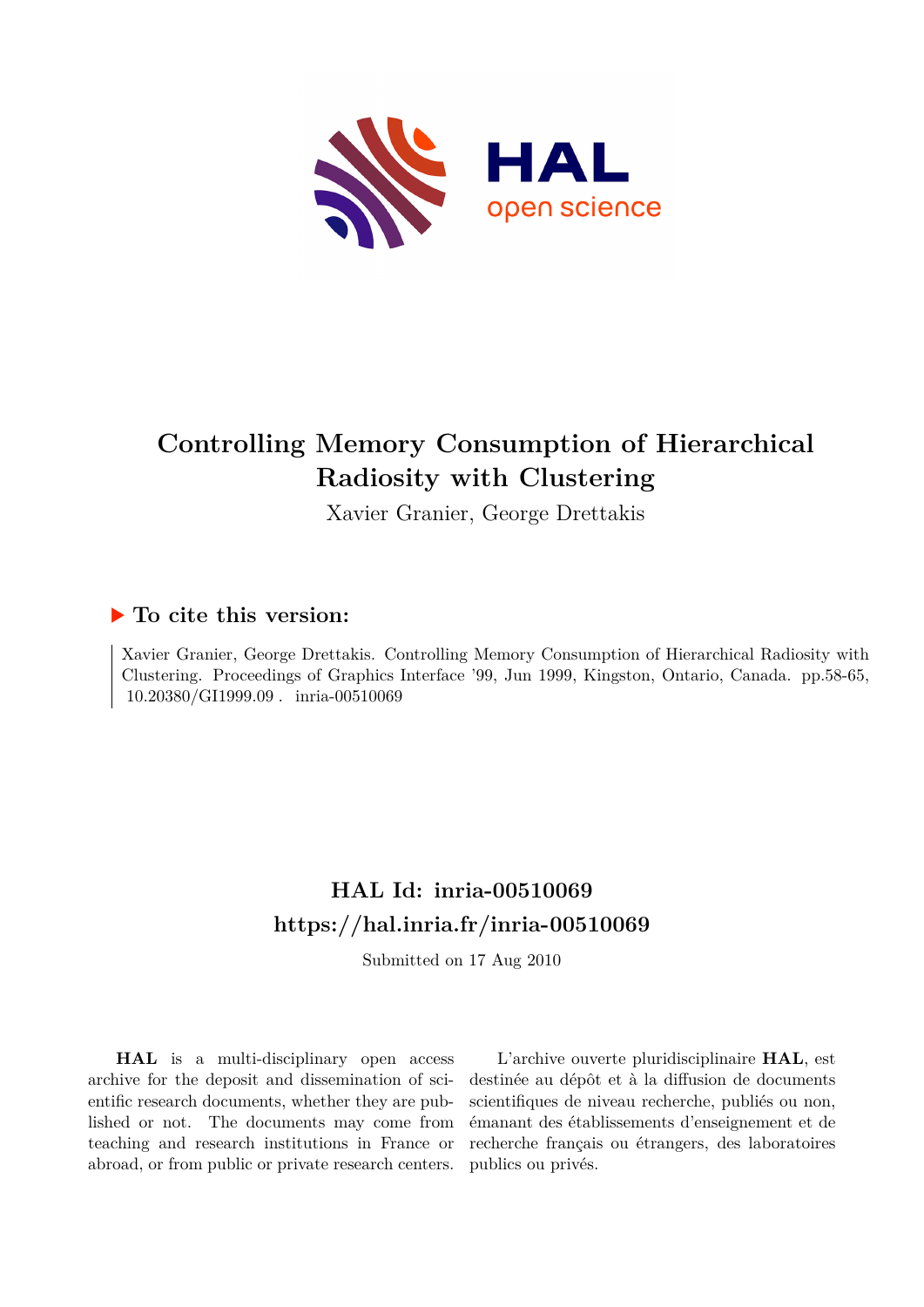### **Controlling Memory Consumption of Hierarchical Radiosity with Clustering**

Xavier Granier George Drettakis

iMAGIS-GRAVIR/IMAG-INRIA, BP 53, F-38041 Grenoble, France. Email: Xavier.Granier|George.Drettakis @imag.fr iMAGIS is a joint project of CNRS/INRIA/UJF/INPG

#### *Abstract*

Memory consumption is a major limitation of current hierarchical radiosity algorithms, including those using clustering. To overcome this drawback we present a new algorithm which reduces the storage required for both the hierarchy of subdivided elements and the links representing light transfers. Our algorithm is based on a link hierarchy, combined with a progressive shooting algorithm. Links are thus stored only when they might transfer energy at subsequent iterations. The push-pull and refine/gather steps of hierarchical radiosity are then combined, allowing the simplification of subtrees of the element hierarchy during refinement. Subdivided polygons replaced by textures and groups of input objects contained in clusters may be deleted. A memory control strategy is then used, forcing links to be established higher in the link hierarchy, limiting the overall memory used. Results of our implementation show significant reduction in memory required for a simulation, without much loss of accuracy or visual quality.

*Key words: global illumination, hierarchical radiosity with clustering, memory consumption.*

#### **1 Introduction**

Global illumination algorithms have made great progress in recent years. With the use of hierarchical radiosity (HR) [8] and clustering [14, 12], global illumination can be simulated for large models, resulting in solutions which are appropriate for real-time walkthroughs. These solutions are typically used for interior design, television and entertainment (virtual sets etc.), and "digital mockups". The widespread use of radiosity solutions results in the need to simulate large environments; scenes of millions of initial (input) polygons are now common, and present a challenge to existing radiosity algorithms.

Despite the impressive advances in computation time and control of the simulation precision, hierarchical radiosity methods still require large amounts of memory. Hierarchical radiosity with clustering requires the use of memory-intensive data-structures: *hierarchical elements*

which contain numerous fields and the *links* which represent the light transfers at different levels of precision. An initial polygonal model which fits in main memory before the simulation may require several times more memory for the global illumination solution, making such a solution infeasible.

Despite important efforts to reduce memory used by global illumination solutions [18, 5, 17], no overall framework has been proposed which allows the control of memory usage for both the element hierarchy and the links, and which maintains the advantage of the representation of global light transfer.

The new approach we present here first develops a novel framework, based on the line-space, or link, hierarchy [4], and a progressive shooting approach. By modifying the link refine, light gather and push-pull steps of hierarchical radiosity, we reduce both the memory used by the links, and the memory of the *element hierarchy* itself. Subdivision on surfaces is replaced by textures, and initial polygons contained in clusters can be removed in a view-dependent manner. A memory control mechanism is applied to the link hierarchy during the modified refine/gather/push-pull: based on user defined memory limits, links are established at higher levels in the link hierarchy, reducing the storage due to links, and permitting the removal of subdivided elements on polygons.

#### **2 Previous Work**

The treatment of complex scenes has been a challenge for global illumination since its outset. Progressive refinement radiosity algorithms [3] have produced simulations of complex environments [1]. The main drawback of progressive refinement is the lack of control of global error, since it is impossible to determine whether the global illumination has been properly accounted for.

Hierarchical radiosity [8] is an efficient algorithm which performs light transfers at appropriate levels of accuracy, by subdividing the environment into hierarchical elements and establishing light-transfer *links* between the elements at the appropriate level. The  $n^2$  "initial link-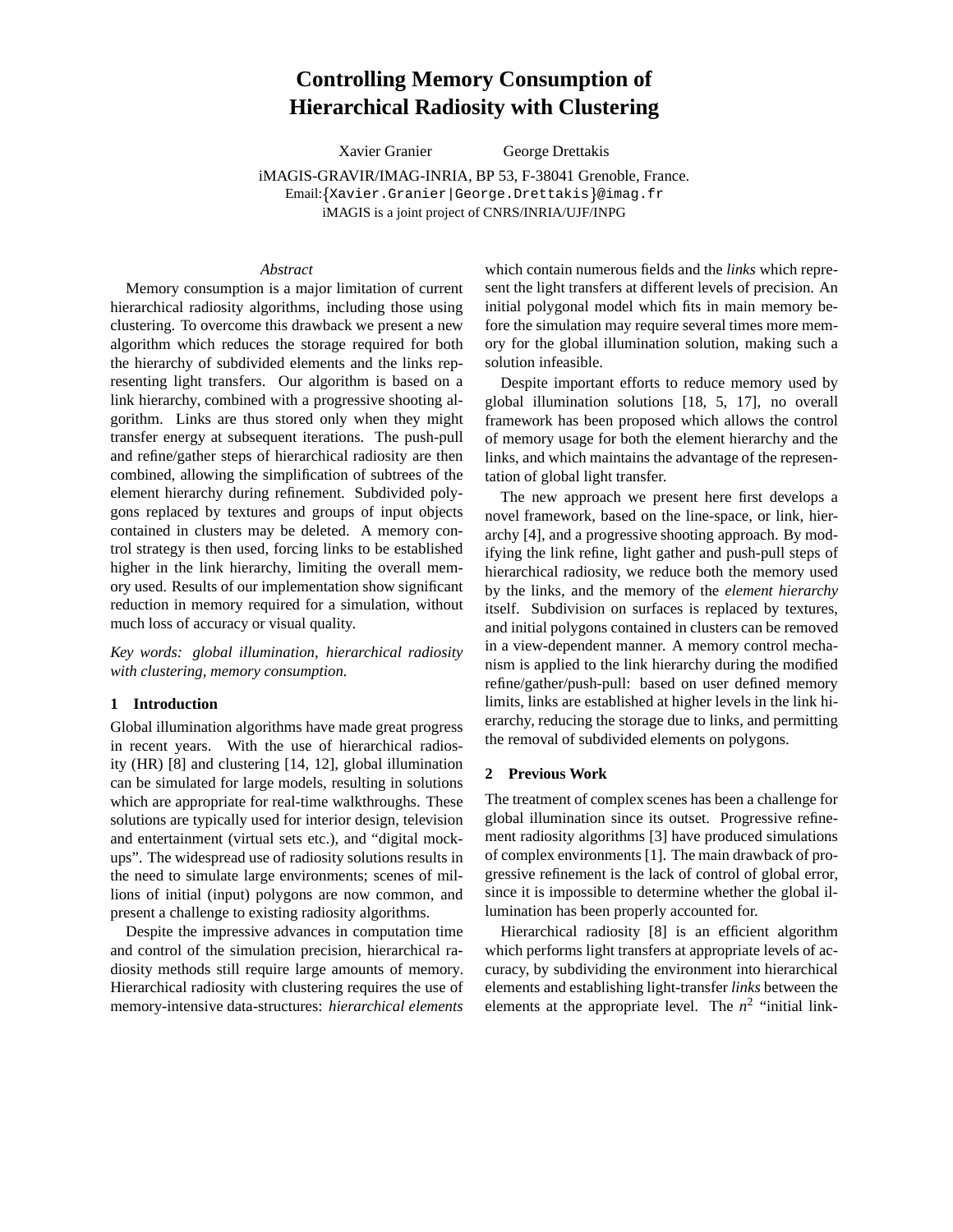ing" step (*n* is the number of polygons in the scene) renders the approach impractical for large scenes. For certain environments (especially building interiors), partitioning schemes based on visibility can allow the treatment of very large databases [18]. The advent of clustering [14, 12, 7] made the treatment of large databases possible in the general case. In particular the largest model treated by a radiosity algorithm to date (to the authors knowledge) is in the order of 258,000 input polygons using hierarchical radiosity with clustering, coupled with a parallel and distributed system [5]. A completely different approach involves the use of stochastic methods. One recent example is [2], which also includes a thorough bibliography. Due to the fundamental differences compared to finite-element approaches, we do not consider this direction further.

The storage of links for hierarchical radiosity is required since at each iteration light is transported across *all* links. Typically, irradiance on all elements is set to zero, and a gather step follows using the radiosity on each element. Irradiance is thus gathered at all levels of the hierarchy from *all* links, and then pushed to the leaves. Radiosity is then pulled up the hierarchy. Willmott and Heckbert [19] observed that wavelet radiosity (which is hierarchical radiosity possibly with higherorder basis functions) uses a prohibitively large amount of memory, especially for the storage of links.

As a response to this observation, Stamminger et al. [17] developed an approach to "get rid of links". They use a "shooting" approach, which stores an additional "unshot radiosity" variable at each hierarchy element, in the spirit of progressive refinement. The storage of all links is thus no longer required once unshot radiosity is transported across it. A fixed-size cache of links is created, and links are inserted in a sorted manner into the cache based on the energy they transport. If a link is not in the cache, it is recomputed, possibly leading to expensive recursive refinement. In addition, the global representation of all light exchanges is lost. Complex secondary interactions may thus result in significant additional refinement operations.

#### **3 Motivation and Overview**

By running "standard" hierarchical radiosity, we have observed that the memory used by the element hierarchy is often on a par or more than that required by the link data structures. This is particularly true for cases in which the link refinement  $\varepsilon$  threshold value is high, and thus many links remain at the level of clusters. In general, the storage of links *vs.* hierarchy elements is heavily dependent on scene type and the values of the various simulation parameters.

As a consequence, we present a new formulation allowing the reduction of memory for both links and the element hierarchy. The reduction of memory used by links is achieved while maintaining a coherent representation of overall light transfer (in Section 4). This representation, achieved through the line-space hierarchy, enables the introduction of an algorithm which allows us to replace entire subtrees of the element hierarchy during subdivision (Section 5). This allows the replacement of subdivided elements by textures and of entire groups of clustered input elements by a simpler representation. The memory control mechanism is then described (Section 6), which enables our approach to significantly reduce memory used by links and subdivided elements by forcing links to be established high in the link hierarchy. Implementation issues and results are presented in Section 7, and we conclude.

#### **4 Controlling Memory used for Links**

As mentioned above (Section 2), links in hierarchical radiosity need to be stored since they are used at each iteration for the gather step. If we use "unshot radiosity", there is no longer a need for all these links. Intuitively, links from the sources, which are often numerous, do not need to be stored. Once the energy has been transferred from the light sources to the receiver surfaces, their utility ends. For subsequent links, we have two choices: we either can "predict" when links would be useful in the future, and thus not store them, or delete links in the subsequent iteration when we determine that they no longer transport energy. We choose the latter approach, since it is unclear how to achieve reliable prediction of link utility.

To be able to remove unnecessary links, i.e. links from sources and links deleted in subsequent iterations, we will use the line-space hierarchy, which stores the history of link creation. This has the advantage that a full description of light exchanges in the scene always exists, albeit at lower accuracy. This is an important difference between our approach and that of [17], and can be particularly useful in the context of dynamic environments [4] or when using importance [15].

#### **4.1 A "Shooting" Algorithm**

To achieve a hierarchical radiosity algorithm in which we can avoid the storage of links, we store an additional "unshot" radiosity field, in the spirit of the progressive refinement algorithm [3]. To initialise the system, we set the radiosity and the unshot radiosity equal to the emittance of each leaf element (i.e. not the clusters). Thus initially only sources have radiosity and unshot radiosity. Unshot radiosities are then pulled up the hierarchy. Finally, radiosities are set to the value of unshot radiosity at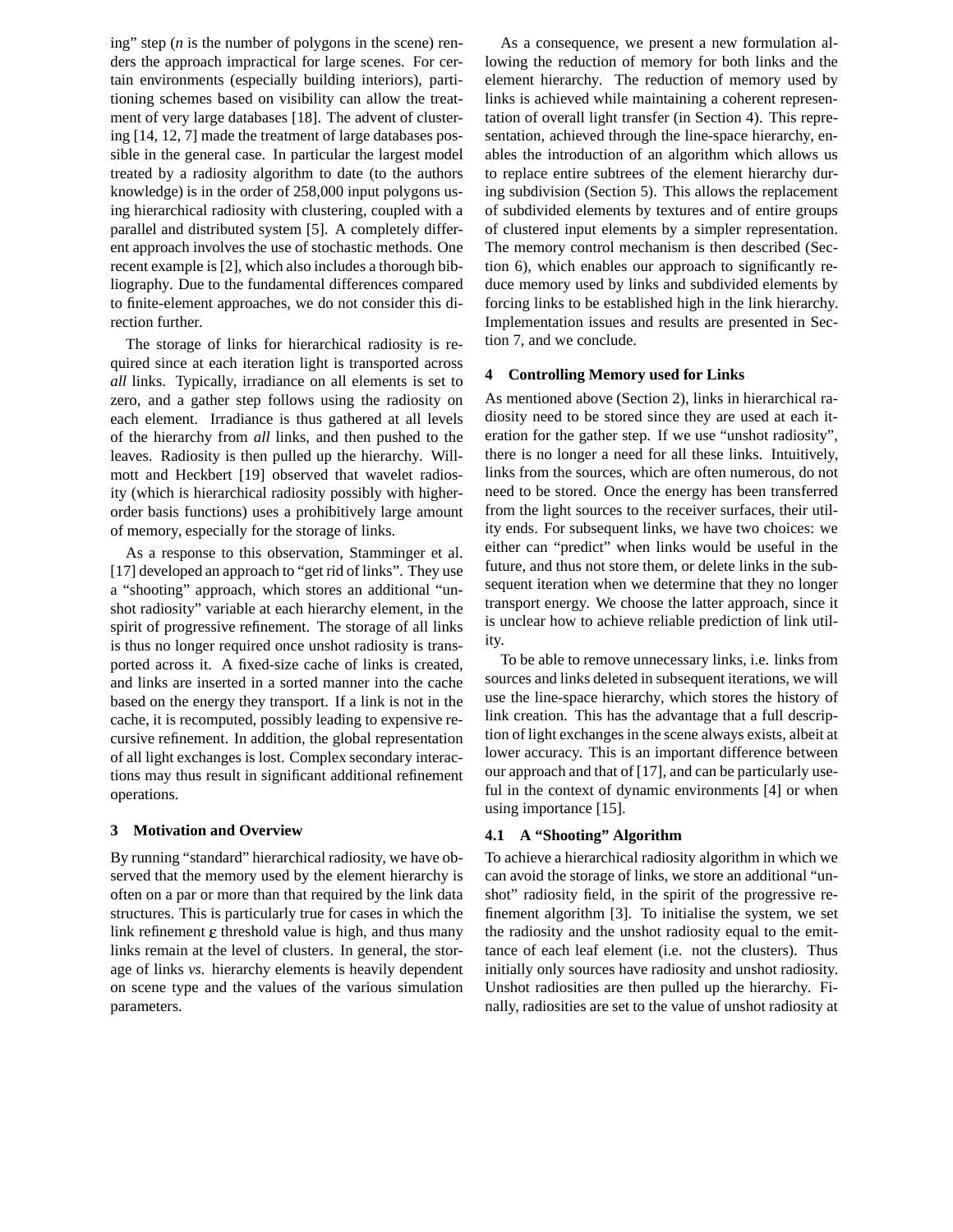

Figure 1: Line-space hierarchy basics

every level.

At each iteration, we gather unshot radiosity into irradiance, and push irradiance down the hierarchy, setting unshot radiosity to zero. Unshot radiosity is then reflected at the leaves, and added into the radiosity values. Unshot radiosities are averaged while pulling, and added to the radiosity values at every level. This algorithm and the error analysis are similar to those developed by Stamminger et al. [17], showing that this algorithm is equivalent to that of "standard" hierarchical radiosity.

#### **4.2 The line-space hierarchy**

The line-space hierarchy as defined in [4], is a hierarchy in link space. We use the terms line-space hierarchy and link hierarchy interchangeably, since we are not interested in the shafts attached to links as in [4].

The link hierarchy maintains the history of link subdivision, in the form of *passive* links. For example, in Figure 1 link *lp*, between hierarchy elements *r* and *e* is subdivided. In a traditional hierarchical radiosity context, this link is deleted. When maintaining a link hierarchy, we store the link  $l_p$ , and the links  $l_1$  and  $l_2$  are considered "children links" of  $l_p$ . Links transferring energy will be called "active links". In our example  $l_1$  and  $l_2$  are active links. The passive link *l<sup>p</sup>* no longer corresponds to a real light transfer, but still maintains its form-factor (which required an expensive visibility query to obtain its value), so that if it is re-established in the future as active, it incurs no expense.

#### **4.3 Refinement with Link Removal**

Recall that we want to maintain the representation of all energy exchanges and allow the deletion of unnecessary links. To achieve this, we modify the refine and gather steps of traditional hierarchical radiosity. As in previous work [4], we combine refine and gather steps.

In our algorithm, each potential link is first tested against the *refinement criterion*. If we use the  $\Delta BFA$  criterion, we decide whether the link has enough (unshot) energy to perform the transfer at this level. A new criterion



 $l<sub>5</sub>$  is established for consistency

Figure 2: Creating links for consistency at recursion return. *l*<sup>4</sup> and  $l_5$  are children of the passive link  $l_3$  in the link hierarchy sense.

is added which is the *creation criterion*, deciding whether this link should be created, i.e., stored. Currently, the creation criterion simply does not create links from lights sources. More involved criteria are possible. Using the memory control mechanism discussed later, many other links are also not created, with the light transfer occuring on-the-fly during the recursion.

In addition, we remove links which no longer transfer energy. During refine/gather, instead of traversing the element hierarchy itself, we traverse the line-space hierarchy. While descending this hierarchy, we examine the current link. First we test the link against the refinement criterion. If it does not require further refinement, we gather irradiance across this link. We then test the link against the creation criterion. If it satisfies this test, we establish the link as an *active* link.

If refinement is required, we descend to the children of the link (subdividing when necessary), until the refinement condition test allows us to stop. The important step of our approach is performed when returning from this recursion. If no child link has been created, we test whether the current link *L* verifies the creation criterion. If it does, *L* is established as an active link; all links below *L*, created in previous iterations, are now deleted.

If children links exist, we establish *L* as a passive link. To maintain consistency, we traverse the immediate children in the line-space hierarchy to ensure that a consistent representation is formed, and create additional links if required. This may be necessary due to link removal. See Figure 2 for an illustration of this case, while the entire algorithm is summarised in Figure 3.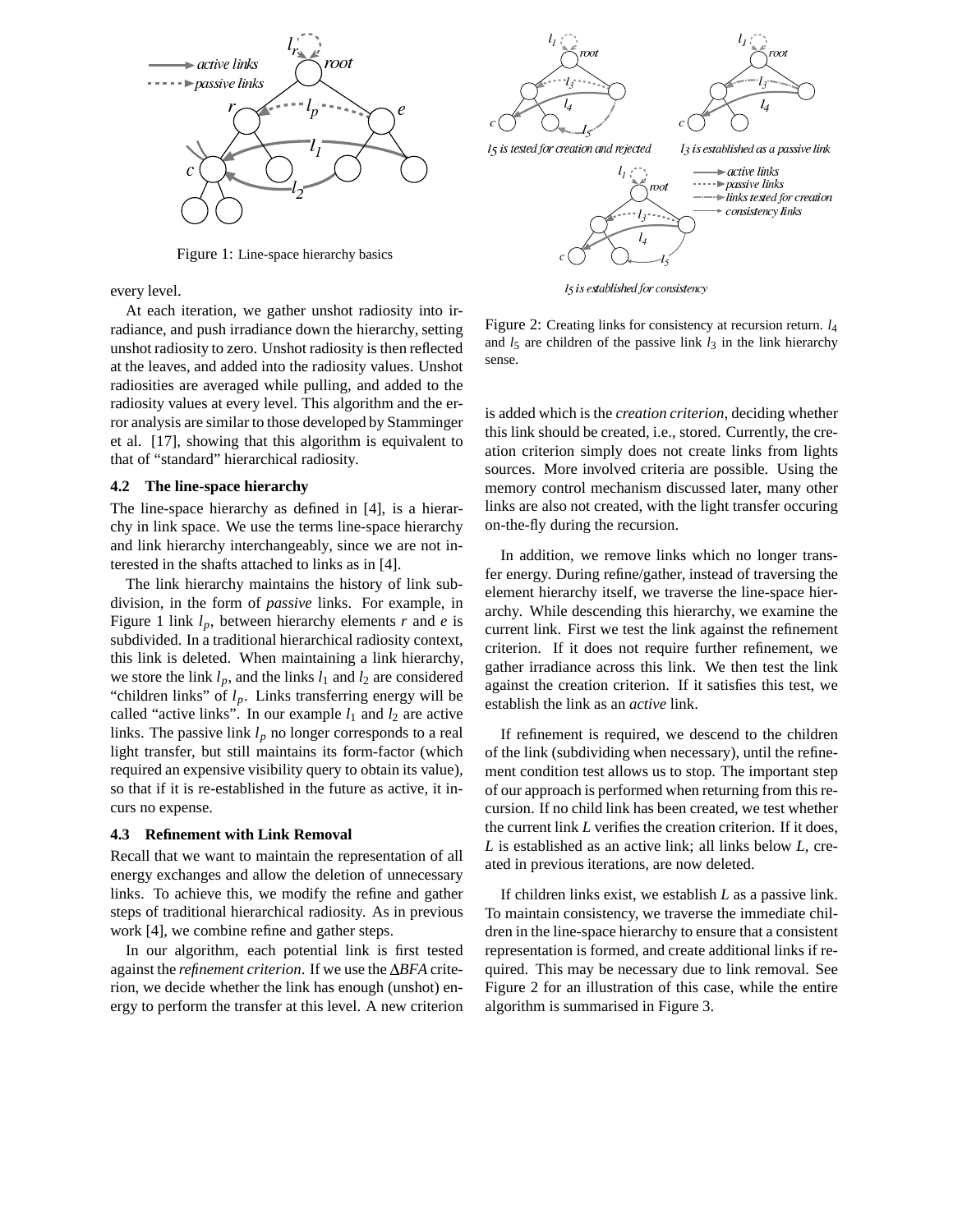| <b>RefineAndGather(Link L)</b>                             |
|------------------------------------------------------------|
| $\mathcal{U}$ Descent                                      |
| <b>if</b> L satisfies the refinement criterion <b>then</b> |
| $\mathcal{U}$ end recursion                                |
| add the irradiance transported to the receiver             |
| <b>if</b> $L$ verifies creation criterion <b>then</b>      |
| L is stored as an active link                              |
| else                                                       |
| for all children $l$ of $L$ do                             |
| RefineAndGather(1)                                         |
| // return of the recursion                                 |
| calculate Form-Factor of L from its children               |
| <b>if</b> there is no child link of $L$ then               |
| <b>if</b> $L$ verifies creation criterion <b>then</b>      |
| L is stored as an active link                              |
| delete all previous children links                         |
| else                                                       |
| L is established as a passive link                         |
| children links are established                             |
| as active links for consistency                            |

Figure 3: The RefineAndGather Algorithm

#### **Recursive form-factor calculation**

An interesting advantage of the **RefineAndGather** algorithm is that we can recursively calculate form-factors, and in particular form-factors of clusters.

We can consider two different cases, depending on whether the receiver  $r$  or the emitter  $e$  is subdivided:

1. The emitter is subdivided:  $F_{re} = \sum_{j \in child(e)} F_{rj}$ 

2. The receiver is subdivided:  $F_{re} = \frac{1}{A_r} \sum_{j \in child(r)} A_j F_{je}$ , where child-parent relationships of form-factors are those of corresponding links in the line-space hierarchy sense.

For clusters which do not contain participating media, the following formulation can be applied:

$$
F_{rr} = \frac{1}{A_r} \sum_{i \in child(r)} \sum_{j \in child(r)} A_i F_{ij}
$$

In this case, the self-link corresponding to *Frr* (see also [12]), will be quite precise, and in certain cases will actually be exact (e.g. polygons which are "backfacing" each other as in the case of a sphere for example). As seen in the algorithm of Figure 3 this calculation can be integrated simply into the **RefineAndGather** algorithm, and thus may significantly improve the precision of computation, especially at the level of clusters.

#### **5 Controlling Memory of Element Hierarchies**

As mentioned in the introduction, our goal is to reduce memory for both links and the *element hierarchy*. In addition, since we have removed a large number of links, the actual subdivision of the hierarchy is often no longer



Figure 4: Self-link subdivision: the root self-link is subdivided. Note that some links are not drawn for clarity.

useful for the light simulation itself. It remains nonetheless necessary for the display of the lighting simulation result; however all the information related to the hierarchical representation for the simulation can be discarded and a much cheaper representation can be adopted, which is appropriate for display.

At an abstract level, we require a mechanism allowing the removal of parts of the hierarchy *during* refinement. The alternative, which would involve complete refinement and subdivision followed by the removal of the hierarchy, is inappropriate. Such an approach suffers from the fact that the subdivided element hierarchy may consume all available memory. A new refine-gather-push/pull loop is required, integrating the push-pull step with the **RefineAndGather** approach described previously.

Once the abstract mechanism is in place, we can replace the hierarchy subtree marked as "disposable" with an appropriate representation. In our case, we have chosen to replace the subdivision of surfaces by textures, and, as a first approximation, simplify clusters by removing their contained children.

#### **5.1 Hierarchy Simplification/Refinement Algorithm**

We perform an integrated refine-gather-push/pull step with a traversal of link space. We thus start at the root of the link hierarchy, which is the root self-link, and proceed with link refinement.

We need to ensure two basic conditions: (a) that we perform a push-pull operation only *once* at each hierarchy node, and (b) that when we perform a push-pull operation, all links arriving at this node must have been treated.

To do this we identify three different cases which we treat separately: (i) self-links, (ii) receiver subdivision and (iii) emitter subdivision. We use an example to illustrate how each case is treated.

Consider Figure 4(a), showing a scene consisting of sender *s* and three receivers  $r_1$ - $r_3$ . At the outset, only the root self-link exists. This link is split, and all pairs of objects are linked for consistency (see discussion above in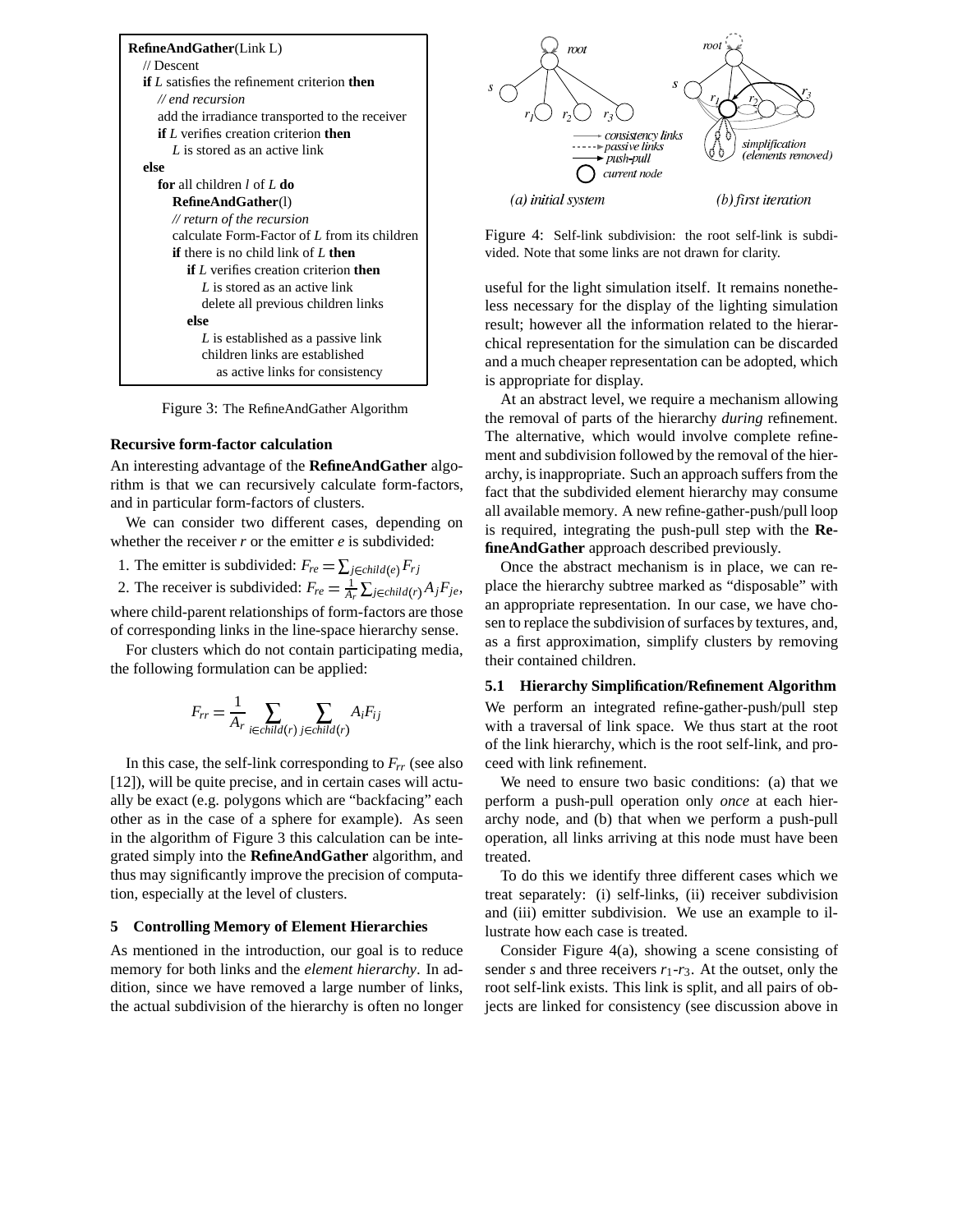

Figure 5: (a) The split receiver case and (b) the split sender case.

Section 4.3). We visit the children links in order; when  $r_1$ is being considered as a receiver, we examine all links arriving at *r*1. A **RefineAndGather** operation will be performed on the link  $s \rightarrow r_1$ , resulting in the creation of subdivided nodes to represent the illumination.

All other links arriving at  $r_1$  will be treated in order. Assume that the last link is the link  $r_3 \rightarrow r_1$ , as in Figure 4(b). At this point a push-pull operation is performed on node  $r_1$  and its children. Since no links are created, the subdivision of  $r_1$  is removed and replaced by a suitable representation.

At the second iteration, all receivers *r<sup>i</sup>* have positive unshot radiosity and thus will also act as emitters. Consider the case shown in Figure 5(a). The current node is  $r_1$ , and we are considering the last link arriving at  $r_1$ which transfers light from  $r_3$ . The refinement criterion decides that  $r_1$  should be subdivided. In this case, when we treat the last link  $r_3 \rightarrow r_1$  arriving at the receiver  $r_1$ , we perform a push-pull operation on all the children of the current receiver  $r_1$ .

The remaining case is that of a split emitter. In Figure  $5(b)$  the current receiver node is  $r_2$  and the emitter is  $r_3$ . The refinement criterion required  $r_3$  to be subdivided. Assume that the link  $r_3 \rightarrow r_2$  is the last link arriving at  $r_2$ (Fig. 5(b)). The push-pull operation will be performed on  $r_2$  when we treat the link  $r_{31} \rightarrow r_2$  (i.e., the last link arriving at  $r_2$ ). Thus all links arriving at  $r_2$  have been treated.

This process is summarised in Figure 6. Note that in practice a temporary variable is used during the return of the pull procedure, so that the current radiosity values are not changed.

This abstract framework allows the replacement of *any* subtree of the hierarchy by an appropriate representation during subdivision. Since the hierarchy of the scene is *complete*, i.e. surfaces and clusters are all contained in a single root cluster, in principle we can replace as much of the hierarchy as we see fit, assuming that this replacement is appropriate.



Figure 6: Refine Gather and Push-Pull algorithm

In practice, we can easily replace the hierarchy which is due to subdivision on a polygon surface, since the underlying geometry remains the same. We will show next how to do this by replacing subdivided elements by textures (recall the case of  $r_1$  in Figure 6(a)). Related ideas have been used in different contexts in [16, 9, 10].

Replacing initial scene geometry (i.e., simplifying clusters and their contents) is much more involved. Many potential solutions can be found, all of which require the use of some geometry simplification technique (i.e. image-based [13], volumetric [11] or mult-resolution representations [6] etc.). Investigating these alternatives is beyond the scope of this paper. Instead, we will present a simple first solution, by representing the cluster as a point for ligh-transfer, and as a shaded bounded box for display.

#### **5.2 Replacing Polygon Subdivision by Textures**

The data structure of a hierarchical element corresponding to an input polygon contains information about its children, radiosity, unshot radiosity and irradiance as well as link information. We create such a node which has a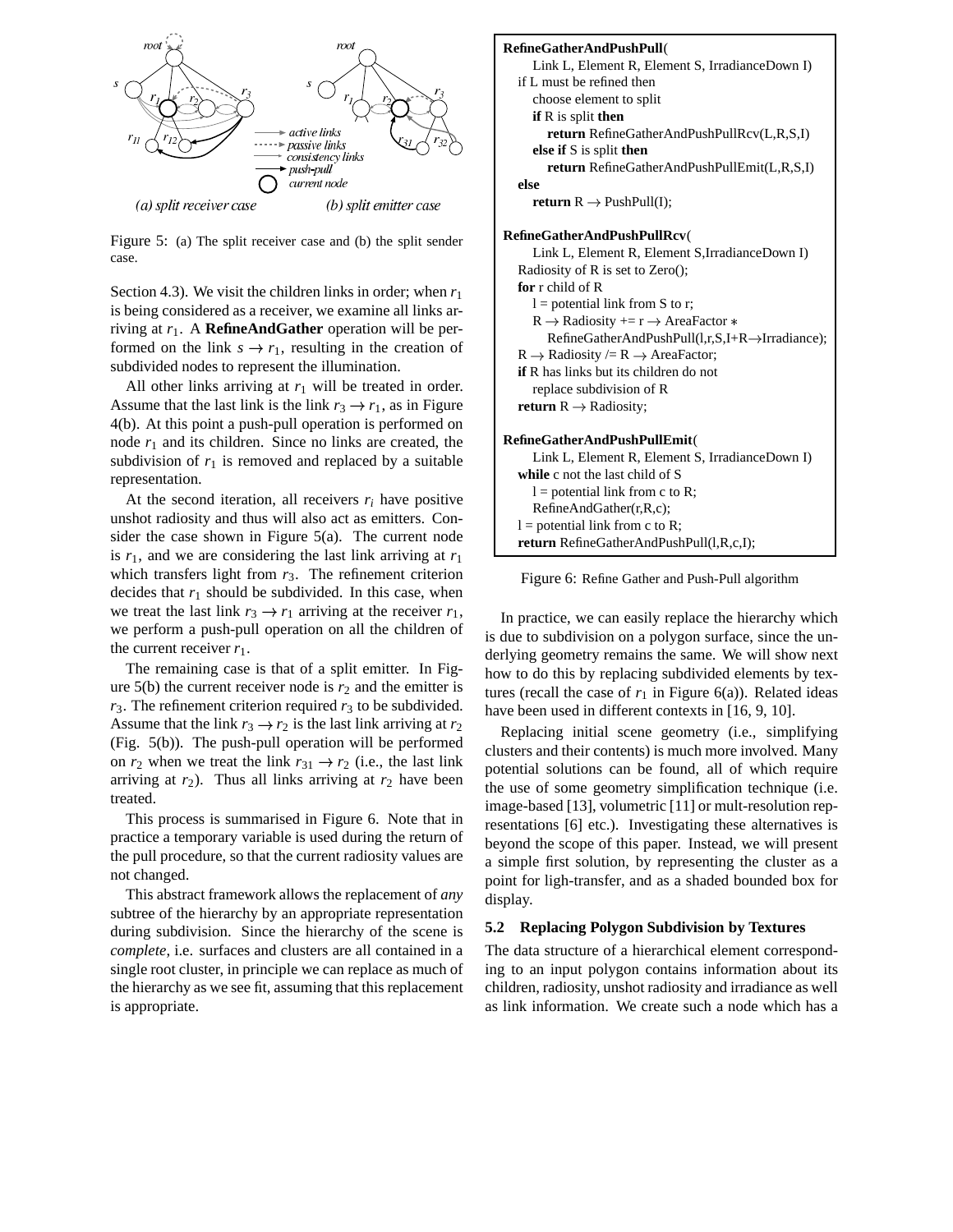

(a)  $(b)$ Figure 7: (a) 1st iteration: the illumination detail of the floor and wall polygons is represented by a texture (i.e. no hierarchical subdivision exists on these polygons). (b) 2nd iteration, some re-splitting occurrs. The elements share the same texture.

special texture attached to it. This texture corresponds to the values of the subdivided initial polygon.

The texture is a two-dimensional array of the floating point values of radiosity. In addition a second array which represents unshot radiosity is created in the same manner. These two arrays are stored with the input polygon. When displaying the polygon, the floating point array is converted to a texture appropriate for display on the graphics hardware. In subsequent iterations, the polygon may be resubdivided (see Figure 7), but the texture array is not replicated. The sub-elements are simply assigned correct texture (sub)coordinates. Note that we could gain memory by using a more compact representation for these textures.

Irradiance need not be explicitly stored as a texture, since it is only needed during push-pull, and thus is a temporary variable created during the push phase and freed at the end of the pull step for a given subtree of the hierarchy.

The gather and push-pull operations are applied in the normal manner to each entry of the radiosity and unshot radiosity arrays, thus maintaining the same quality solution, without the overhead of the hierarchical data structures. In our system, ignoring the memory required for the original geometry, a quadrilateral hierarchical element costs around 200 bytes, including children pointers, parametric coordinates, radiosity and irradiance fields, list of links pointer, and vertex geometry and color, used for display of intermediate results. Note that our implementation is in C++, incurring additional storage overhead.

#### **5.3 Replacing Cluster Contents**

As a first approach, we have chosen a simple replacement strategy for clusters. For the lighting simulation [12], clusters are considered to be a single point sample of radiosity (typically at the center of the cluster). If the **RefineGatherAndPushPull** algorithm decides that a subtree based at a cluster is suitable for simplification, we remove the children surfaces from the cluster. Clusters are simplified as for polygons and if their projection covers less than a pre-defined number of pixels.

The simplified cluster stores a single value for each of radiosity, irradiance and unshot radiosity. For display, we use the bounding box shaded with the colour value of the clusters radiosity. Since the simplified node is a leaf of the element hierarchy, it stores a reflectance value, and irradiance pushed down to it is reflected at the level of the cluster. Finally, we treat the simplified cluster bounding box as a volumetric element, with a (scalar) extinction coefficient in the manner of [12].

In contrast to polygon subdivision replacement, this approach is view-dependent and does not produce exactly the same solution as the "standard" approach. It is presented here simply to demonstrate that the element replacement can be performed at *any* level of the hierarchy. More involved simplification could be used to achieve better results (see Section 8).

#### **6 Memory Control Mechanism**

The algorithm presented above will reduce memory used by links and the hierarchy. A certain number of links are however still created (in particular all links for consistency and links transporting indirect light), resulting in a peak in memory usage, typically at the second iteration (recall that no links from sources are stored). It is thus important to be able to control the total amount of memory required as much as possible, in the same spirit as the cache strategy of [17].

Instead of an explicit cache, we simply use the link hierarchy to directly limit the memory used by links. This is done by modifying the link creation criterion (see Section 4.3): before creating a link we test to see whether the link is above a certain level in the link hierarchy. The cut-off level is estimated based on the memory the user wishes to use, and an estimation of the average number of links in the link hierarchy below this level. This has the consequence of moving active links higher up in the hierarchy. Recall that the light transfers of links which are not stored are performed on-the-fly during the traversal of the link hierarchy.

Nonetheless, a complete representation of all light exchanges is maintained, albeit at a coarser level. Clearly, a more involved method could be used to tightly control the actual memory used by the links and appropriately modify the cut-off level of link creation.

An important consequence of moving links up the hierarchy is that large element hierarchy subtrees become candidates for removal. If the texture replacement only is used, very few surfaces are actually subdivided. Removing the clusters will further remove hierarchy subtrees, but in a view-dependent manner.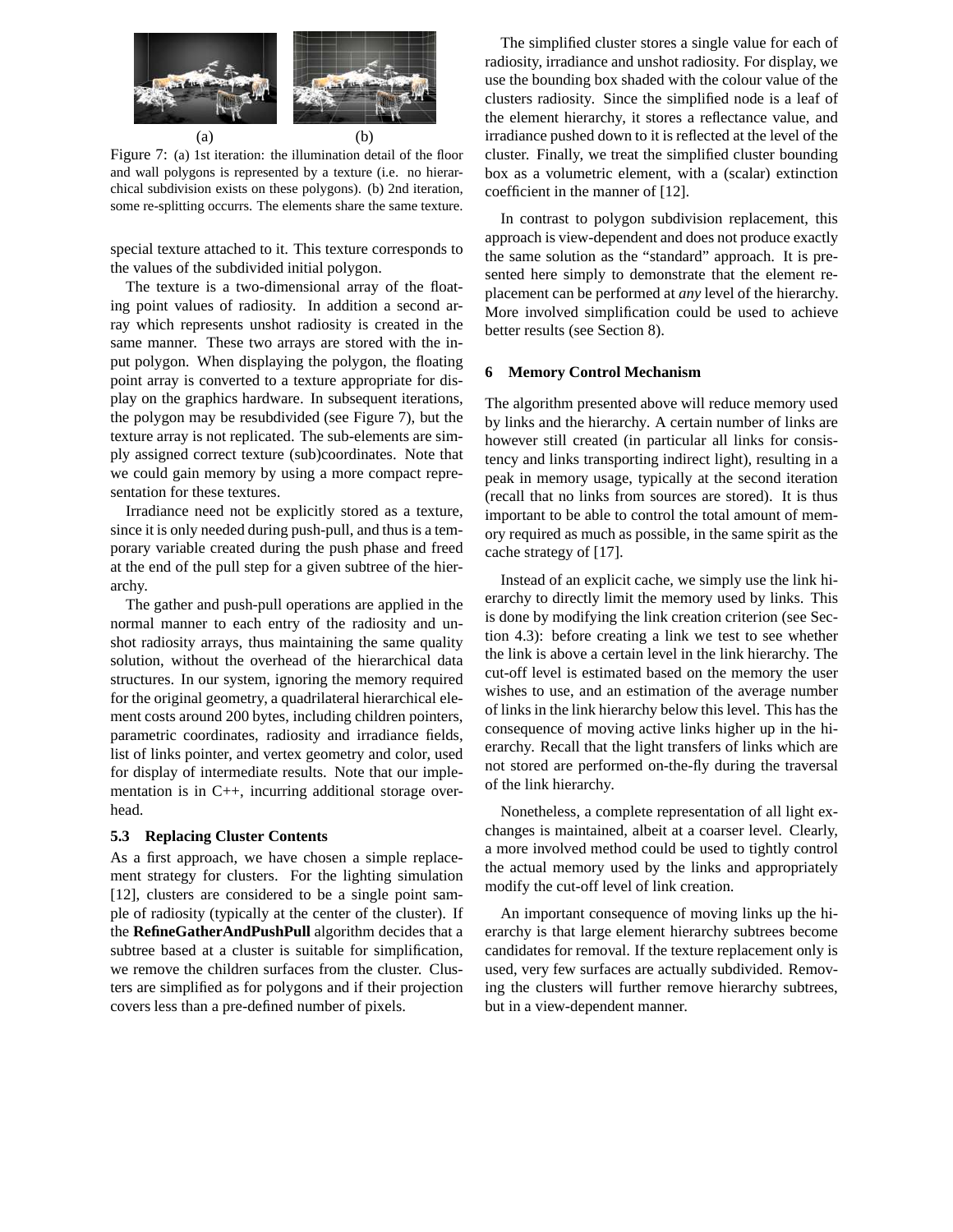

Figure 8: Image generated by the original HRC algorithm for the Medium Hall scene.

#### **7 Implementation and Results**

We have implemented the algorithm described previously as part of our hierarchical radiosity system. We present results of our implementation, and compare them to a "standard" BFA hierarchical radiosity with clustering (HRC) approach.

We have tested our approach of three scenes. This is a sequence of three "halls" containing 85,000 to 676,000 initial polygons each. These are called "Simple", "Medium" and "Complex Hall" respectively and abbreviated *SH*, *MH* and *CH*. Examples of the hall scenes are shown in Figures (8, 9). We first show the statistics for the reference "standard" HRC solutions in Table 1.

| <b>Test Scene</b>   | SН     | MН        | CН     |
|---------------------|--------|-----------|--------|
| input polys         | 65K    | 169K      | 676K   |
| $mem_{init}$        | 39MB   | 77MB      | 309MB  |
| $mem_{clust}$       | 7MB    | 15MB      | 59MB   |
| links               | 3.5M   | 7.5M      | 4.4M   |
| $poly_{sub}$        | 137K   | 203K      | 2.5M   |
| mem <sub>hier</sub> | 23MB   | 40MB      | 500MB  |
| $mem_{link}$        | 94MB   | 202MB     | 118MB  |
| Time                | 1h30mn | $4h07$ mn | 4h15mn |
| $mem_{tot}$         | 156MB  | 320MB     | 927MB  |

Table 1: Statistics for the reference "standard" radiosity solution. *meminit* is the total initial memory *before* the solution, *memclust* is the part used by clusters, *links* is the number of links at the end of the solution, and *polysub* is the number of hierarchical polygonal elements. *memhier* is the memory used by the hierarchy (excluding initial polygons), and *memlink* that used by the links. *Time* is the total computation time; *memtot* is the total memory used, including the initial memory.

In Table 2 we show the results of our algorithm with texture replacement of subdivision only (no cluster reduction is performed), where the memory control target has been set to about 30% of initial memory *meminit* . Clearly, our algorithm achieves significant overall savings in memory, the overall gains varying from 73 to 88% (excluding initial memory). It is important to note that



Figure 9: Image generated by the replacement by textures algorithm for the Complex Hall scene.

| <b>Test Scene</b>   | SΗ        | MН        | CH     |
|---------------------|-----------|-----------|--------|
| $mem_{link}$        | 1.5MB     | 1.8MB     | 11.3MB |
| $mem_{hier+text}$   | 13.3MB    | 29MB      | 155MB  |
| links               | 55K       | 67K       | 426K   |
| $poly_{sub}$        | 22K       | 3K        | 7.7K   |
| gainlink            | 98%       | 99%       | 90%    |
| gainhier            | 42%       | 27%       | 70%    |
| gain <sub>mem</sub> | 87%       | 88%       | 73%    |
| Time                | $1h07$ mn | $2h51$ mn | 5h39mn |
| $mem_{tot}$         | 58.3MB    | 112MB     | 501MB  |

Table 2: Results of our algorithm. Notation is as in Table 1, except  $mem_{hier + tex}$  which is the memory used by the hierarchy and the textures (excluding initial polygons), and *gainlink*, *gainhier*, *gainmem* which are the percent memory gains for link, hierarchy and overall respectively (excluding initial memory).

scenes with very large memory consumption, can now be treated with much less memory (e.g., 501MB instead of 927MB; initial memory is 309MB). The computation time is comparable or even less than that of the standard solution. This is mainly due to the improved form-factor calculation, which reduces the values of many cluster self-link form-factors resulting in a slightly lower number of gather operations overall. The complex *CH* scene has fewer light sources in each room, resulting in a lower number of overall links, and a faster computation time.

Finally we present an example of the cluster reduction algorithm (Figure 10) showing very few artifacts. Here the memory gain was 80% mainly due to the links, since most of the objects are not subdivided in this scene.



Figure 10: Scene containing 43,000 polygons. (a) the original image and (b) the image generated with cluster reduction.